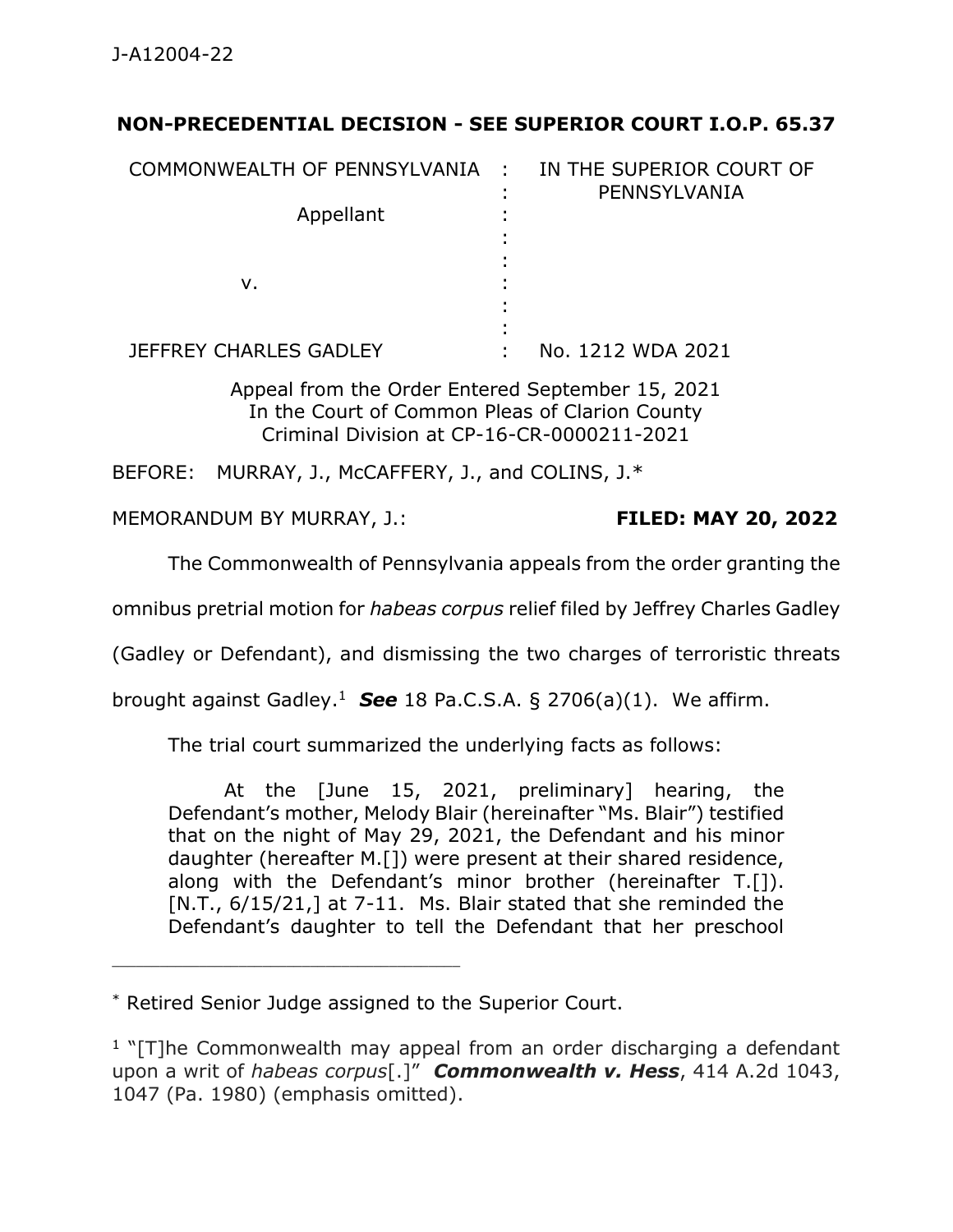graduation was coming up on June 7. *Id.* at 7. Ms. Blair testified that at this time the Defendant stated, "I'm not going to let that happen. [M.] and I will be out of here by Monday. I'm not letting that happen." *Id.* Ms. Blair further testified that after approximately fifteen (15) to twenty (20) minutes, "[M.] went back to my room and I finished what I needed to do for the night, and that's when [the Defendant] made the comment that he was going to kill Alicia . . . and at one point he said he was going to shoot her." *Id.* at 7-8, 15. Ms. Blair later clarified that Alicia Zabelsky (hereinafter Ms. Zabelsky") is M.[]'s mother. She also said that the Defendant did not make any communications specifically to Ms. Zabelsky or any other individuals, except [Ms. Blair]. *Id.* at 11, 19. Ms. Blair also clarified that the Defendant did not state he was going to go to Ms. Zabelsky's [residence] that same night or provide any specific time he anticipated on carrying out his threat. *Id.* at 16. Ms. Blair testified that after a period of time, she went to her bedroom where the [D]efendant followed her and wanted the keys to her vehicle to take M.[] from the residence. *Id.* at 9, 18. Ms. Blair stated she then had T.[] call her oldest son, Josh, to come to the residence and defuse the situation. *Id.* at 18-19. Ms. Blair testified that once Josh was contacted by T.[], he contacted the police. *Id.* at 19.

Trooper Brian Tanner (hereinafter "Trooper Tanner") of the Pennsylvania State Police responded to the residence[.] Trooper Tanner testified that when he initially questioned the Defendant outside of his residence, he denied stating he was going to kill Ms. Zabelsky. *Id.* at 22. However, Trooper Tanner stated upon transferring the Defendant to the Clarion County Jail, the Defendant made comments regarding Ms. Zabelsky's boyfriend to him. *Id.* at 23. Specifically, Trooper Tanner testified that "[the Defendant] made comments such as, 'This might cost me prison time, but it will cost him his life. They're going to kill me before they take my little girl from me.'" *Id.* at 23. Trooper Tanner stated that the Defendant was asked, "'Were you talking about the boyfriend of [M.'s] mother?' and he [replied], 'Yes.'" *Id.* at 23.

Trial Court Opinion, 9/15/21, at 1-3.

The Commonwealth charged Gadley with two counts of misdemeanor

terroristic threats. In response, Gadley filed an omnibus pretrial motion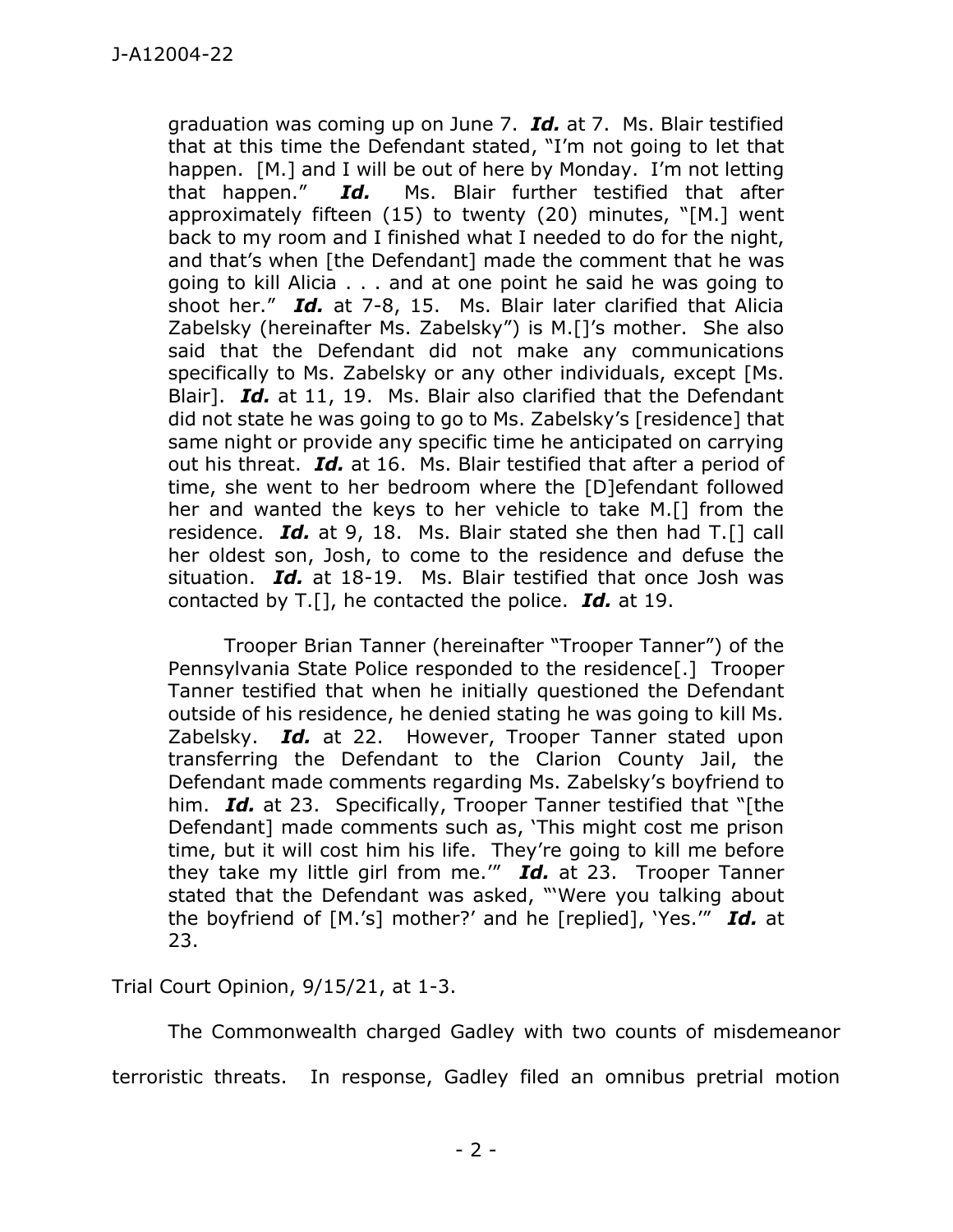requesting *habeas corpus* relief. Gadley claimed the Commonwealth failed to present *prima facia* evidence to establish terroristic threats. Omnibus Pretrial Motion, 7/23/21, at 1 13. Gadley emphasized that the threats were never communicated to Ms. Zabelsky or her boyfriend. *Id.* ¶¶ 9, 11. The trial court held a hearing on Gadley's motion, and admitted the transcript from the preliminary hearing into evidence. Thereafter, the trial court granted Gadley's motion and dismissed the charges. Trial Court Order, 9/15/21. The Commonwealth timely appealed. Both the Commonwealth and trial court have complied with Pa.R.A.P. 1925.

The Commonwealth presents one question for our review:

Did the trial court err [in] finding the Commonwealth failed to prove a *prima facie* case on both counts of terroristic treats where there is no dispute the threat was communicated but not directly delivered to the victims?

Commonwealth Brief at 4.<sup>2</sup>

We review a decision to grant pre-trial *habeas corpus* relief "by

examining the evidence and reasonable inferences derived therefrom in a light

most favorable to the Commonwealth." *Commonwealth v. Dantzler*, 135

A.3d 1109, 1111 (Pa. Super. 2016) (*en banc*).

[T]he trial court is afforded no discretion in ascertaining whether, as a matter of law and in light of the facts presented to it, the Commonwealth has carried its pre-trial, *prima facie* burden to make out the elements of a charged crime. Hence, we are not bound by the legal determinations of the trial court . . .

\_\_\_\_\_\_\_\_\_\_\_\_\_\_\_\_\_\_\_\_\_\_\_\_\_\_\_\_\_\_\_\_\_\_\_\_\_\_\_\_\_\_\_\_

<sup>2</sup> Gadley has not filed an appellee brief.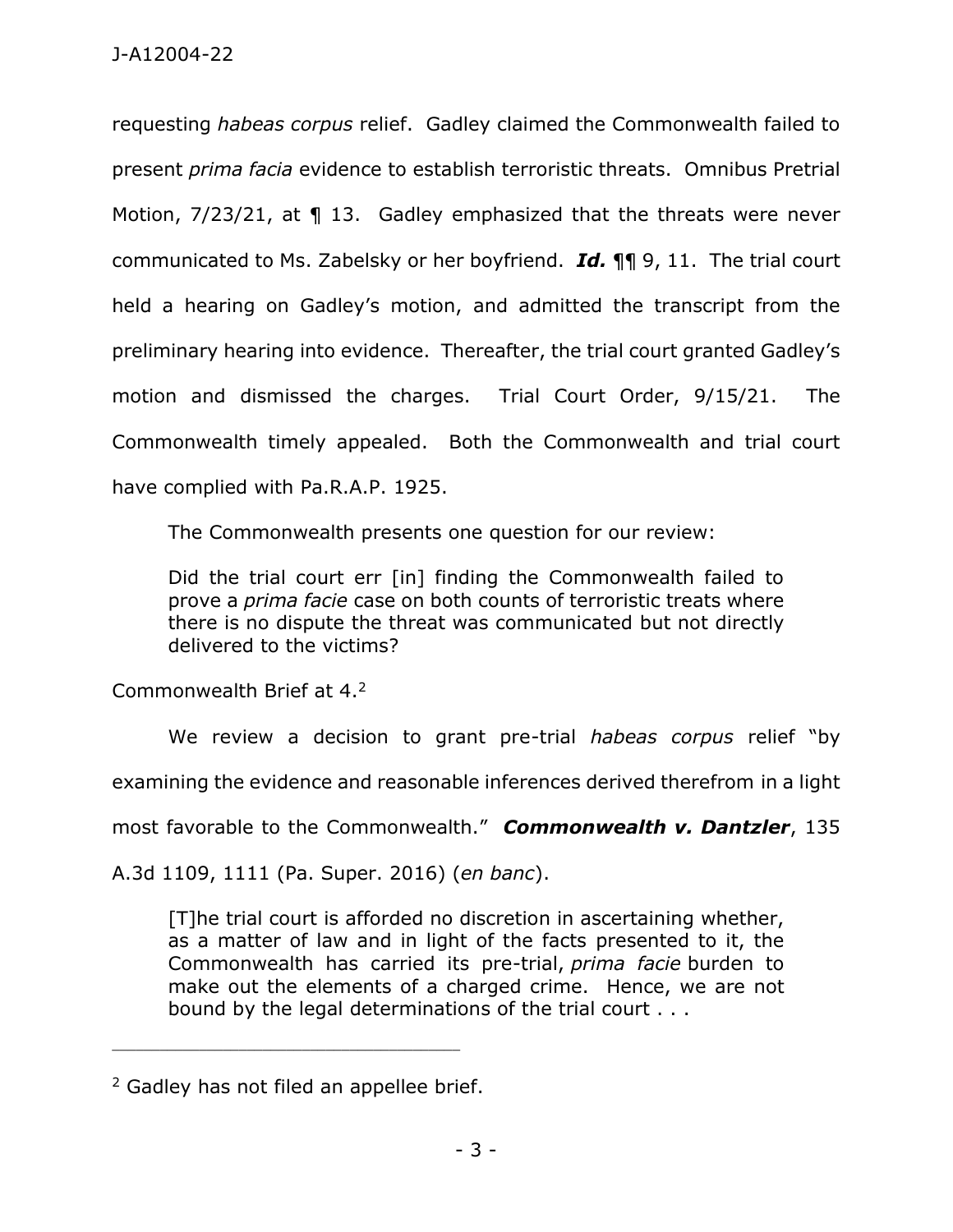A pre-trial *habeas corpus* motion is the proper means for testing whether the Commonwealth has sufficient evidence to establish a *prima facie* case. To demonstrate that a *prima facie* case exists, the Commonwealth must produce evidence of every material element of the charged offense(s) as well as the defendant's complicity therein. To meet its burden, the Commonwealth may utilize the evidence presented at the preliminary hearing and also may submit additional proof.

*Id.* at 1112 (citations and quotation marks omitted).

A person commits terroristic threats "if the person communicates, either directly or indirectly, a threat to . . . commit any crime of violence with intent to terrorize another[.]" 18 Pa.C.S.A.  $\S$  2706(a)(1). For a defendant to be convicted of terroristic threats,

[n]either the ability to carry out the threat, nor a belief by the person threatened that the threat will be carried out, is an element of the offense. Rather, **the harm sought to be prevented by the statute is the psychological distress that follows from an invasion of another's sense of personal security**.

*Commonwealth v. Beasley*, 138 A.3d 39, 46 (Pa. Super. 2016) (citations and quotation marks omitted, emphasis added). "The purpose of this section is to impose criminal liability on persons who make threats which seriously impair personal security or public convenience. It is not intended . . . to penalize mere spur-of-the-moment threats which result from anger." 18 Pa.C.S.A. § 2706, cmt. Further, "the term, 'communicates' . . . contemplates that the threat be received." *Beasley*, 138 A.3d at 47 (citation omitted).

The Commonwealth argues it presented *prima facie* evidence of both counts of terroristic threats. Commonwealth Brief at 8. Relying on this Court's decisions in *Beasley*, *supra* and *Commonwealth v. Kelley*, 664 A.2d 123,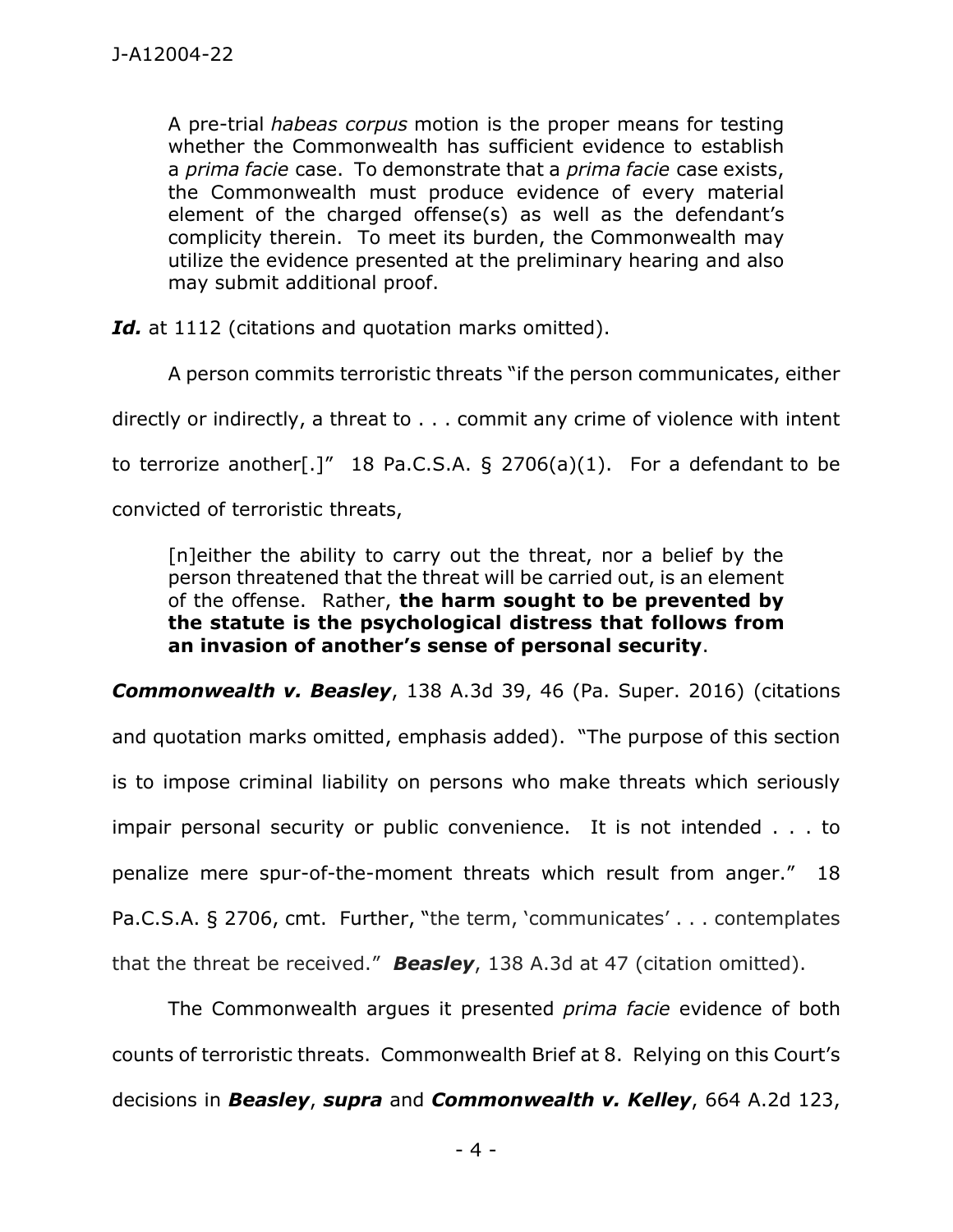127 (Pa. Super. 1995), the Commonwealth claims Gadley's threats "need not have been communicated directly in order to satisfy the communication requirement." Commonwealth Brief at 8-9. According to the Commonwealth, "it is clear [Gadley's] statements were communicated to his mother and daughter. [The Commonwealth] avers that those statements corroborated an intent to terrorize another." *Id.* at 10. The Commonwealth further asserts: "It is [of] no consequence that the individuals about whom the threats were made heard them—as such a requirement is not part of the enumerated statutory elements." *Id.* at 10-11. We disagree.

In *Beasley*, a police officer accessed the defendant's YouTube rap music videos from links on the defendant's Facebook page. *Beasley*, 138 A.3d at 42. One video, entitled "Fuck the Police," showed pictures of the defendant and another man, and referenced two police officers by name. *Id.* The lyrics stated the defendant was armed and threatened the two officers. *See id.* at 42-43 (lyrics named the officers and stated, *inter alia*, "your shift over at three and I'm a fuck up where you sleep"; "I got my glock and best believe dog gonna bring the pump out, and I'm hittin your chest. Don't tell me stop cause I'm resisting arrest"; and "like Popl[aw]ski,<sup>3</sup> I'm strap nasty." (footnote added)). The lyrics also stated: "My momma told me not to put this on C.D.,

\_\_\_\_\_\_\_\_\_\_\_\_\_\_\_\_\_\_\_\_\_\_\_\_\_\_\_\_\_\_\_\_\_\_\_\_\_\_\_\_\_\_\_\_

 $3$  The reference was to Richard Poplawski, who opened fire and killed three Pittsburgh police officers. *See Commonwealth v. Poplawski*, 130 A.3d 697, 708 (Pa. 2015).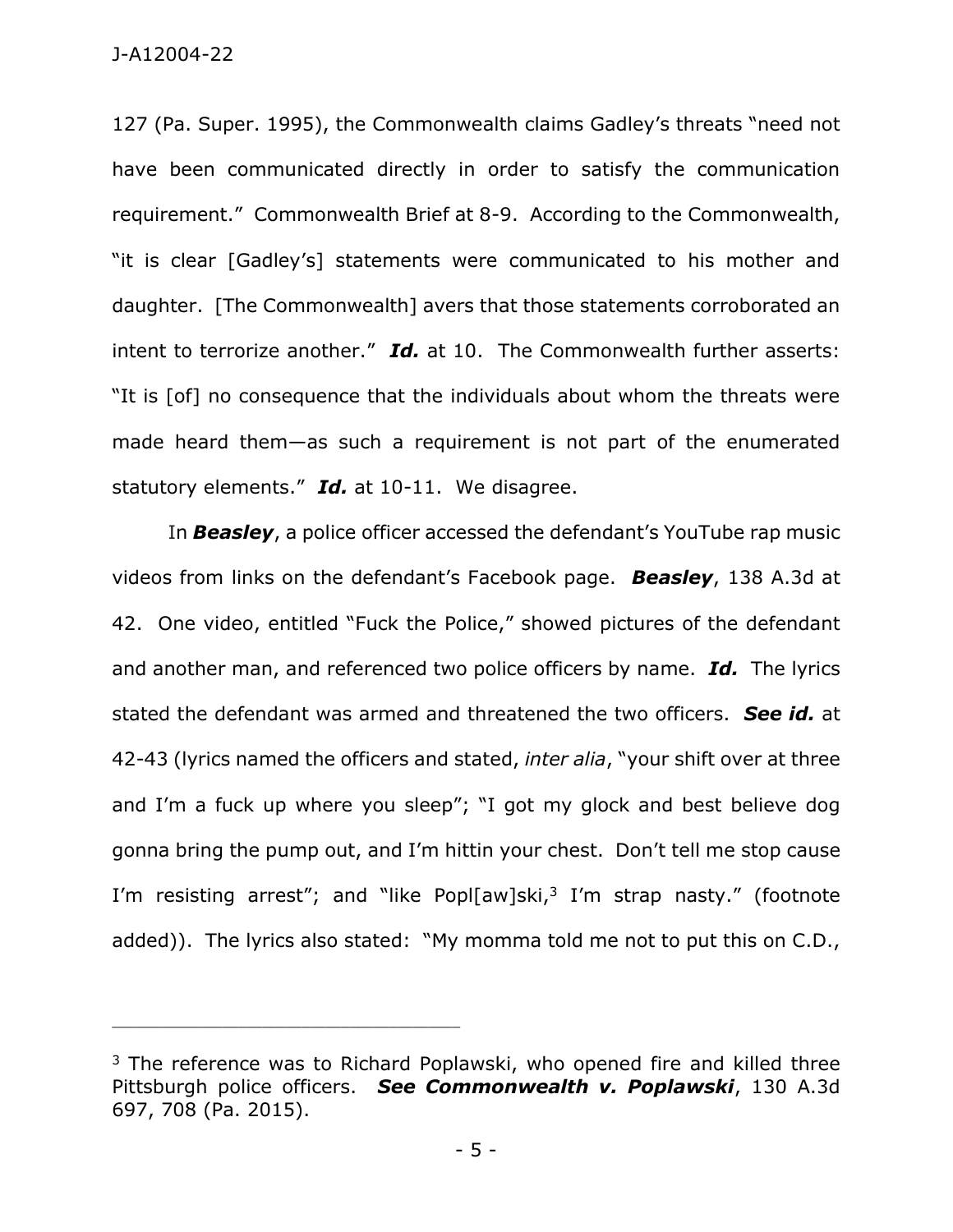but I'm gonna make this fuckin city believe me, so nigga turn me up." *Id.* at

43. In concluding the evidence established the crime of terroristic threats,

this Court reasoned:

The rap video specifically threatened to kill [the named officers] "with a glock." We need not ponder whether deciding to broadcast songs or linking YouTube videos to one's Facebook page generally indicates intent to communicate, because Appellant stated his intent by saying in his rap song: "My momma told me not to put this on C.D., but I'm gonna make this fuckin city believe me, so nigga turn me up." Appellant chose not to listen to his mother because he wanted [the named officers] to hear his message, **and they did**. He successfully and intentionally communicated his threat.

*Id.* at 47 (emphasis added).

In *Kelley*, the defendant called a law firm and told the secretary he was

going to kill a specific attorney at the firm, as well as a specific judge. *Kelley*,

664 A.2d at 125. The secretary communicated the threat to the attorney and

judge. *Id.* at 127. In deeming the evidence sufficient to sustain the

defendant's conviction of terroristic threats, this Court explained:

[T]he evidence on the record established that [a]ppellant made a threat to commit a crime of violence and that he communicated such threat to [the named attorney's] secretary, when she asked if she could give [the attorney] a message. **This threat was in turn communicated to the intended recipients**, [the attorney] and [the named judge]. Accordingly, [a]ppellant's conduct met the requirement that the threat be communicated to the victims.

*Id.* (emphasis added).

In both *Beasley* and *Kelley*, the evidence established that the threats

were communicated to the intended victims. Here, by contrast, the record